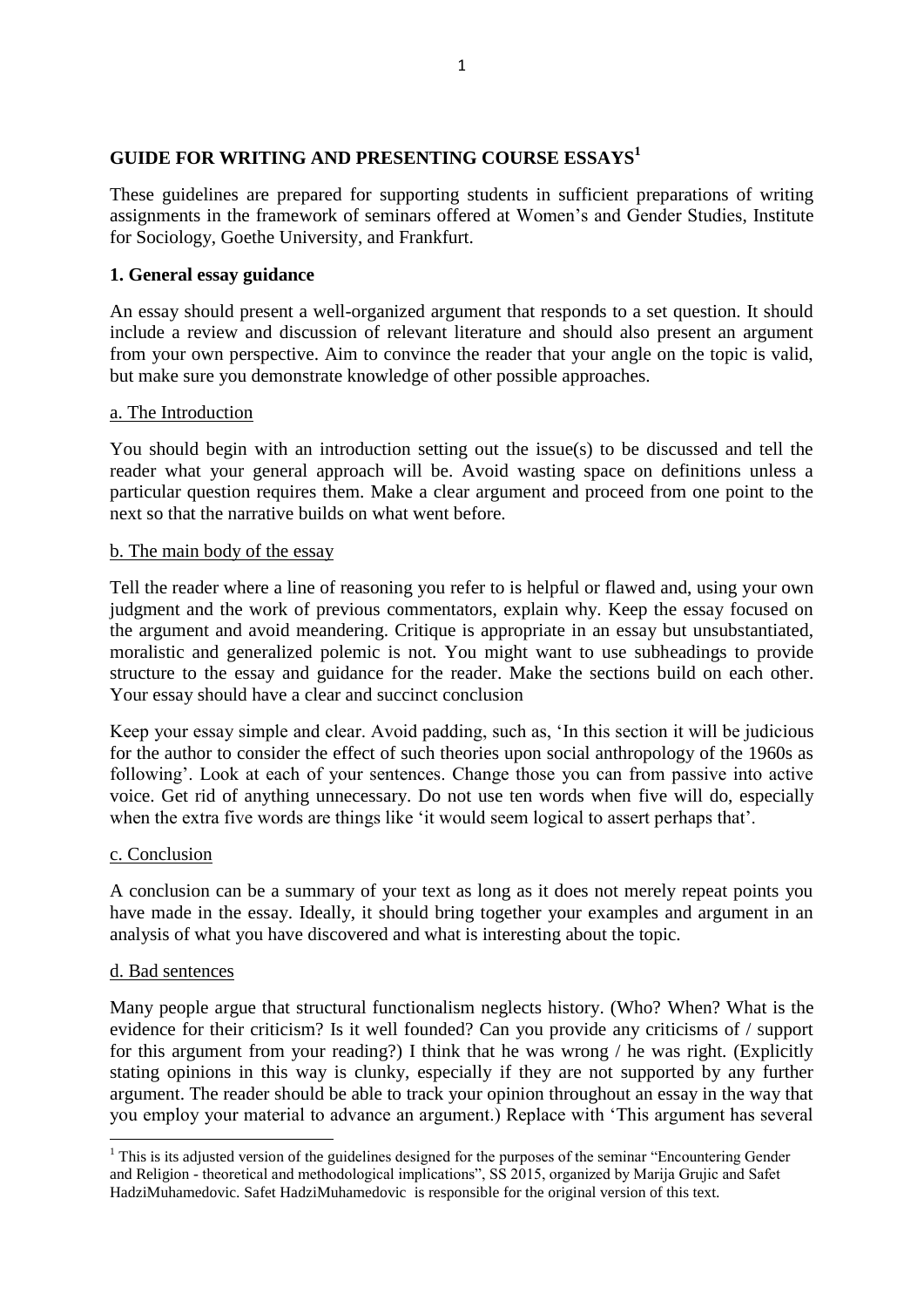flaws', or, better, 'As Levi Strauss has argued, this argument has several flaws (1969: 16)'. Then go on to describe in precise terms exactly what those limitations are. Structural functionalists neglected to consider the meaning behind social structure. (Which ones? All of them? Assess the evidence put forward to support this criticism Structural functionalists saw society as a holistic system. (All of them? All the time?) Anthropologists believe that people are rational. (Do they all mean the same thing?) Apes should have rights because humans and chimpanzees are over 98% genetically identical. (Is this figure contested? What does it mean to be 98% genetically similar? How have different anthropologists interpreted this suggestion? What is the relationship between genetic similarity and the attribution of rights?) Statements of these kinds are either truisms (all humans breathe air) or contested (all humans are capable of kindness), and should be argued for in relation to specific ethnographic and theoretical examples.

### e. Quotations

Quotes of fewer that fifty words should be contained within inverted commas in the text. If a quote is more than fifty words long you should separate quoted text from the body of your text and indented from the left-hand margin. In this case you do not need to use quotation marks.

### f. Footnotes and Endnotes

Footnotes may be used for points of amplification, but are not generally necessary. Endnotes are discouraged. Read your footnotes several time before submitting your essay. Ask yourself the following: Is this really necessary to add here? If I find it so important, how come it is not in the main body of my essay? Try to shorten the text in the footnotes, leave only necessary information.

### g. Proof reading

You should proof read every piece of work you write before you submit it. Spelling errors are distracting for the reader. Misspelling authors' names is particularly off putting. Proof reading will also support your in editing your text. Use a white paper sheet to cover the text, ready one by one sentence with focusing only on that line.

### **2. References**

Sources listed in the reading list will provide good starting points, but you may introduce other material. You may locate further references through bibliographies in articles and books that you already have, through browsing relevant journals, through library catalogues, or through searching the web. Bear in mind that material on the web is very uneven in quality: you need to make judgements as to whether data are likely to be accurate, and whether interpretations are justifiable or opinionated. In any event, cite your web sources. In order to be clear and professional, you should cite and list your sources in a standardized way.

Useful Links (in German):

Goethe University Writing Center:<https://www.uni-frankfurt.de/43422007/studierende>

Instructions for Referencing (prepared by Prof.Lutz´s team)[\\_http://www.fb03.uni](http://www.fb03.uni-frankfurt.de/51294511/Hinweise_zum_Zitieren.pdf)[frankfurt.de/51294511/Hinweise\\_zum\\_Zitieren.pdf](http://www.fb03.uni-frankfurt.de/51294511/Hinweise_zum_Zitieren.pdf)

The Bibliography